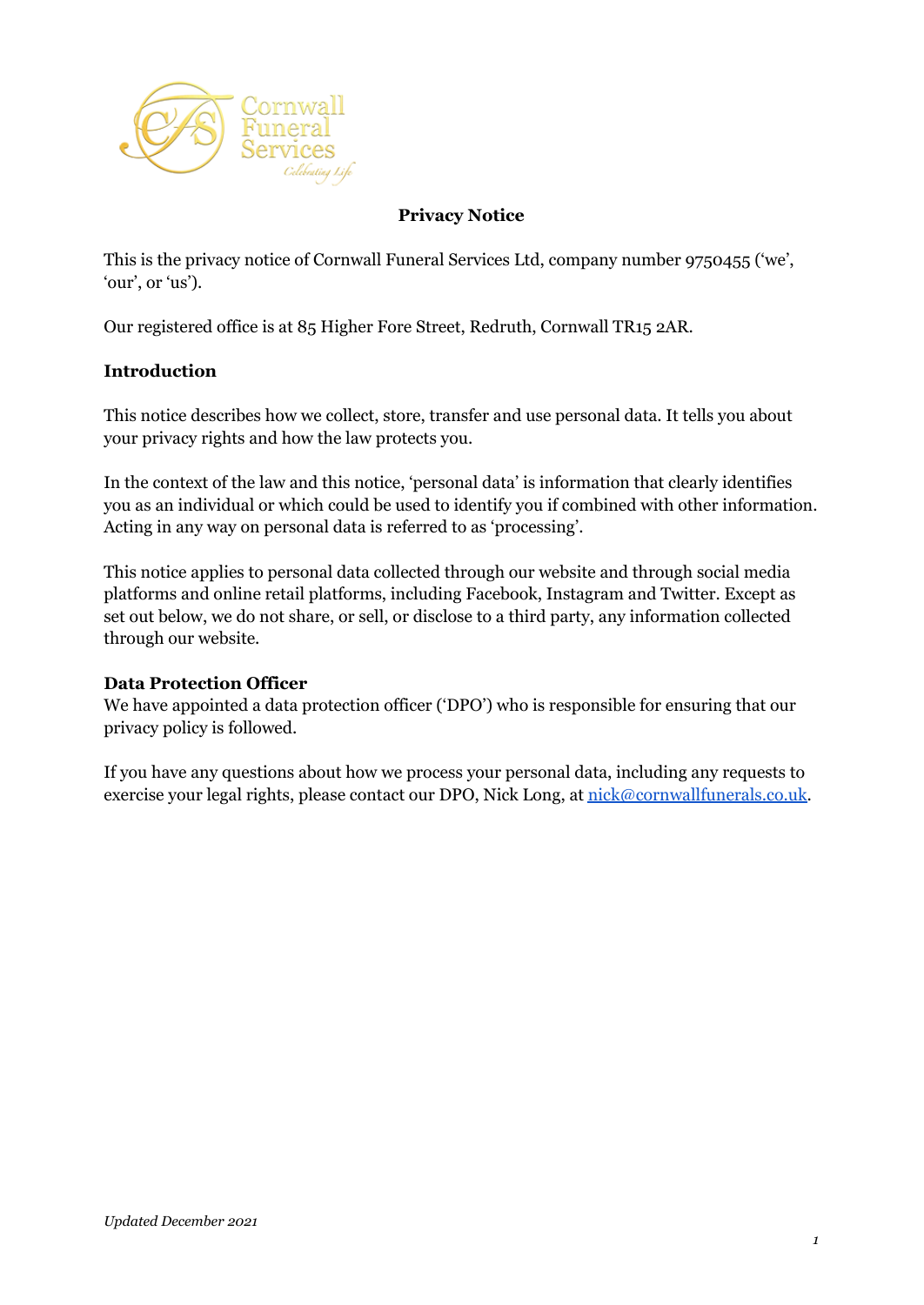

#### **Personal data we process**

1. How we obtain personal data

The information we process about you includes information:

- you have directly provided to us
- that we gather from third party databases and service providers
- as a result of monitoring how you use our website or our services

## 2. Types of personal data we collect directly

When you use our website or services we ask you to provide personal data. This can be categorised into the following groups:

- personal identifiers, such as your first and last names, your title and your date of birth
- contact information, such as your email address, your telephone number and your postal addresses for billing, delivery and communication
- payment information, such as a debit or credit card number and expiry date and bank account details
- records of communication between us including messages sent through our website, email messages and telephone conversations
- marketing preferences that tell us what types of marketing you would like to receive

In addition, we may also process:

- documentation that confirms your identity, such as an image of your passport or driver's licence
- an image that shows your face, such as a passport photograph
- documentation that confirms your address, such as a tenancy agreement or rental contract
- 3. Types of personal data we collect from third parties

We confirm some of the information you provide to us directly using data from other sources. We also add to the information we hold about you, sometimes to remove the need for you to provide it to us and sometimes in order to be able to assess the quality of the services you offer.

The additional information we collect can be categorised as follows:

- information that confirms your identity
- business information, including your business trading name and address, your company number (if incorporated), and your VAT number (if registered)
- information that confirms your contact information
- reviews and feedback about your business on other websites through which you sell your services
- unsolicited complaints by other users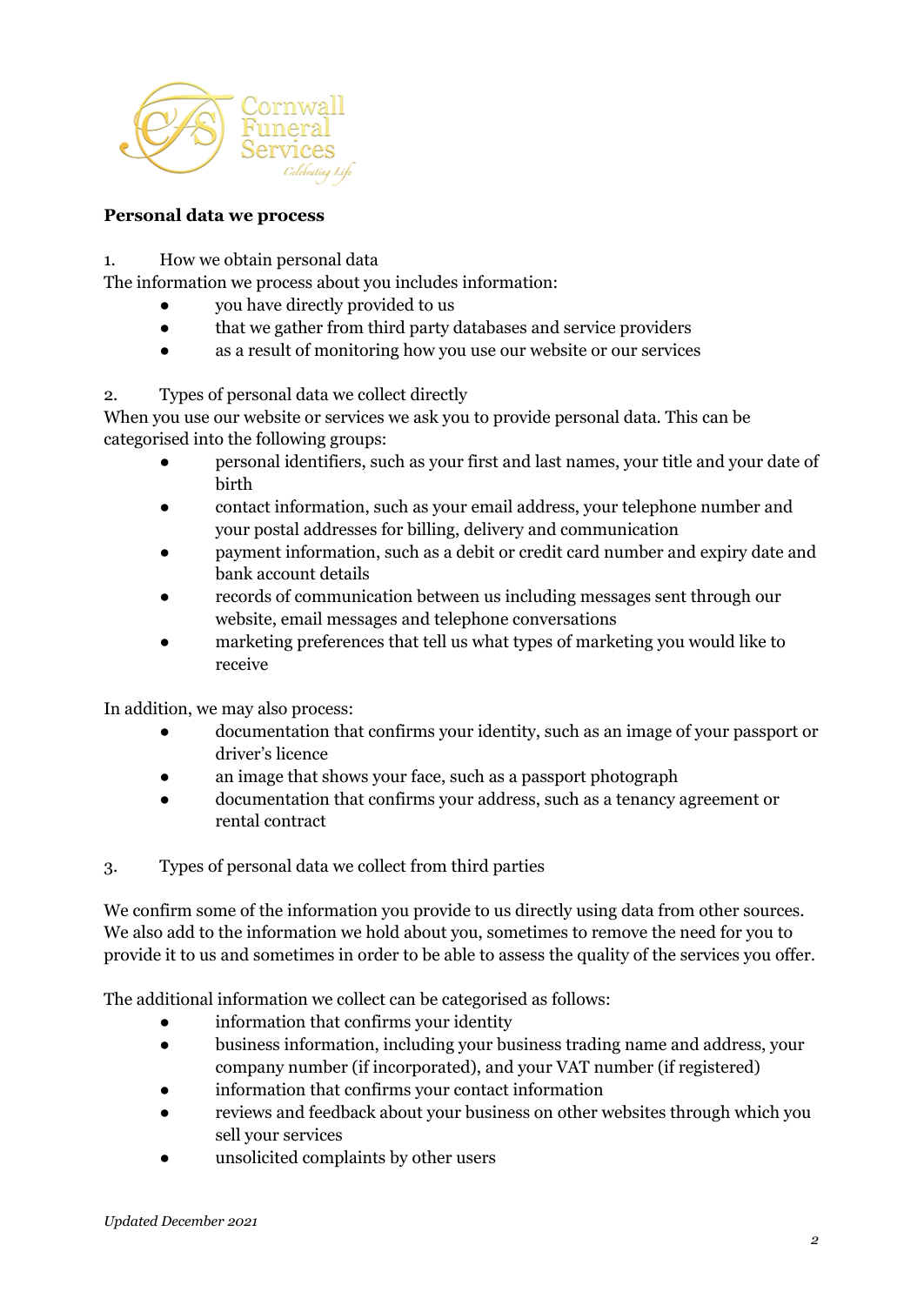

4. Types of personal data we collect from your use of our services By using our website and our services, we process:

information used to access our website and our services

- information you contribute to our community, including reviews
- your replies to polls and surveys
- technical information about the hardware and the software you use to access our website and use our services, including your Internet Protocol (IP) address, your browser type and version and your device's operating system
- usage information, including the frequency you use our services, the pages of our website that you visit, whether you receive messages from us and whether you reply to those messages
- transaction information that includes the details of the services you have bought from us and payments made to us for those services
- your preferences to receive marketing from us; how you wish to communicate with us; and responses and actions in relation to your use of our services.

#### 5. Our use of aggregated information

We may aggregate anonymous information such as statistical or demographic data for any purpose. Anonymous information is that which does not identify you as an individual.

Aggregated information may be derived from your personal data but is not considered as such in law because it does not reveal your identity.

For example, we may aggregate usage information to assess whether a feature of our website is useful.

However, if we combine or connect aggregated information with your personal data so that it can identify you in any way, we treat the combined information as personal data, and it will be used in accordance with this privacy notice.

6. Special personal data

Special personal data is data about your race or ethnicity, religious or philosophical beliefs, sex life, sexual orientation, political opinions, trade union membership, information about your health and genetic and biometric data.

It also includes information about criminal convictions and offences.

We do not collect any special personal data about you.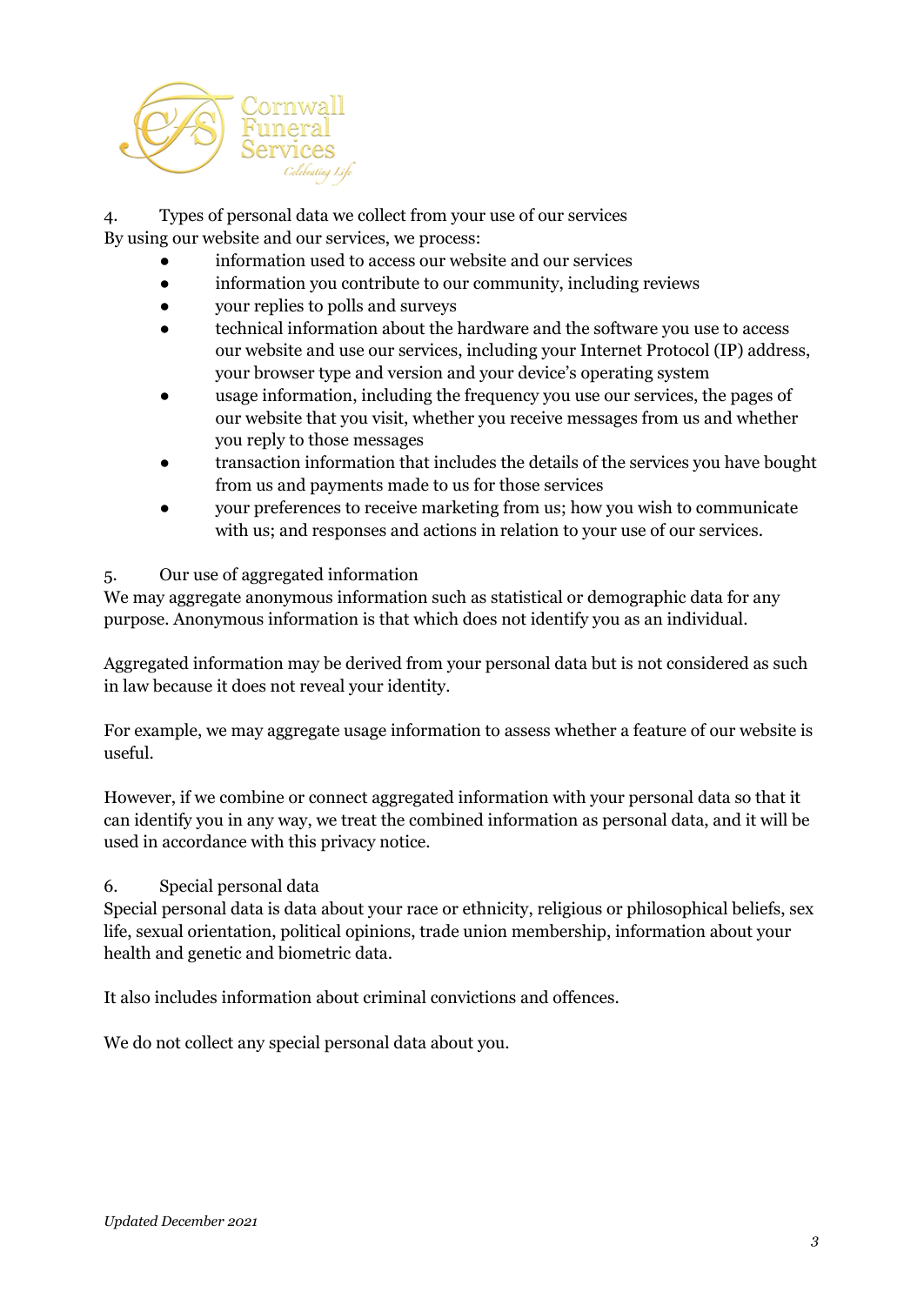

# 7. If you do not provide personal data we need

Where we need to collect personal data by law, or under the terms of a contract we have with you, and you fail to provide that data when requested, we may not be able to perform that contract.

In that case, we may have to stop providing a service to you. If so, we will notify you of this at the time.

The bases on which we process information about you:

The law requires us to determine under which of six defined bases we process different categories of your personal data, and to notify you of the basis for each category.

If a basis on which we process your personal data is no longer relevant then we shall immediately stop processing your data.

If the basis changes then if required by law we shall notify you of the change and of any new basis under which we have determined that we can continue to process your information.

8. Information we process because we have a contractual obligation with you When you create an account on our website, buy a product or service from us, or otherwise agree to our terms and conditions, a contract is formed between you and us. In order to carry out our obligations under that contract we must process the information you give us. Some of this information may be personal data.

We may use it in order to:

- verify your identity for security purposes when you use our services
- sell products to you
- provide you with our services
- provide you with suggestions and advice on products, services and how to obtain the most from using our website

We process this information on the basis there is a contract between us, or that you have requested we use the information before we enter into a legal contract.

We shall continue to process this information until the contract between us ends or is terminated by either party under the terms of the contract.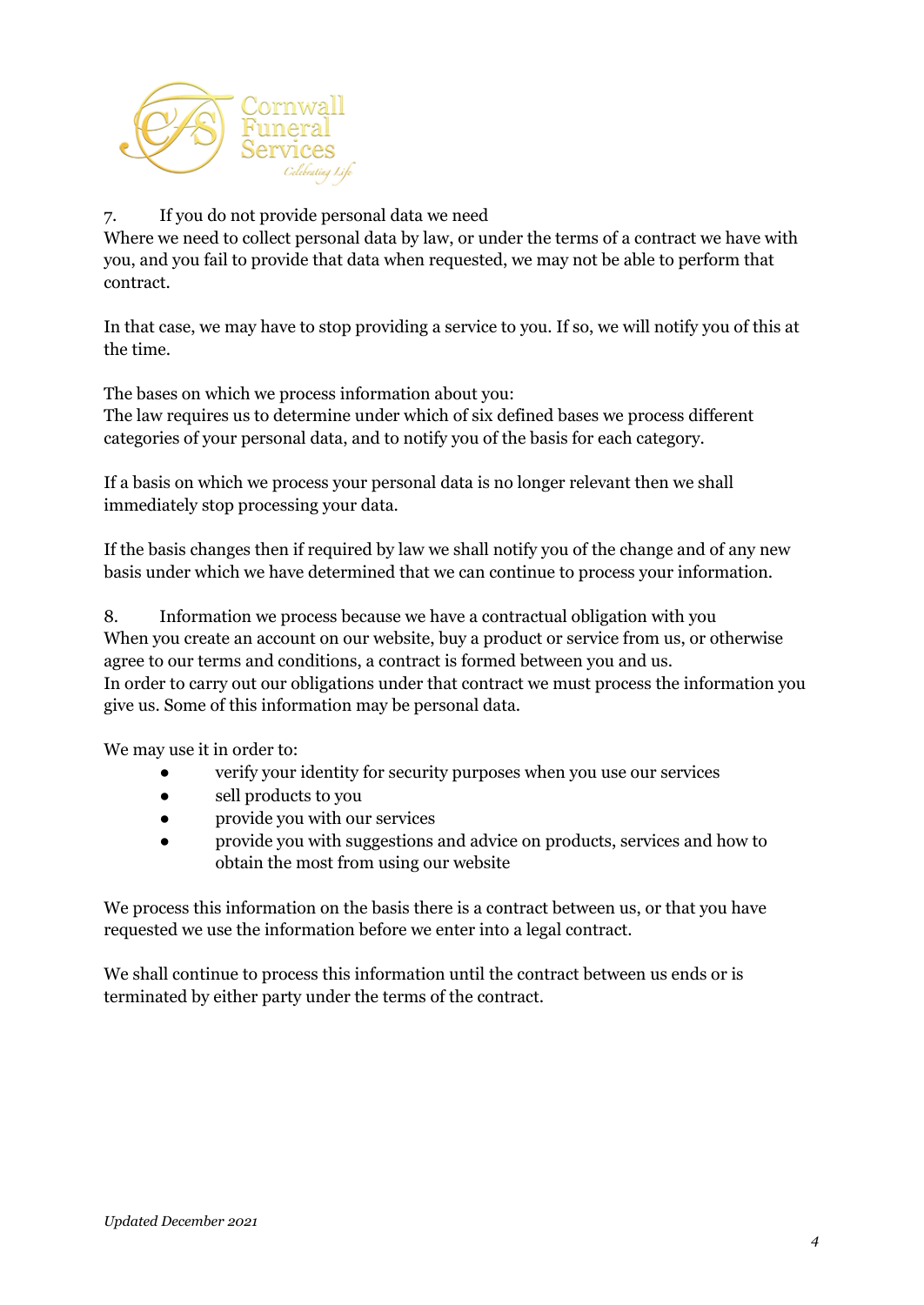

#### 9. Information we process with your consent

Through certain actions when otherwise there is no contractual relationship between us, such as when you browse our website or ask us to provide you more information about our business, including job opportunities and our products and services, you provide your consent to us to process information that may be personal data.

Wherever possible, we aim to obtain your explicit consent to process this information, for example, we ask you to agree to our use of non-essential cookies when you access our website. If you have given us explicit permission to do so, we may from time to time pass your name and contact information to selected associates whom we consider may provide services or products you would find useful.

We continue to process your information on this basis until you withdraw your consent or it can be reasonably assumed that your consent no longer exists.

You may withdraw your consent at any time by instructing us [office@cornwallfunerals.co.uk.](mailto:office@cornwallfunerals.co.uk) However, if you do so, you may not be able to use our website or our services further.

We aim to obtain and keep your consent to process your information. However, while we take your consent into account in decisions about whether or not to process your personal data, the withdrawal of your consent does not necessarily prevent us from continuing to process it.

The law may allow us to continue to process your personal data, provided that there is another basis on which we may do so. For example, we may have a legal obligation to do so.

10. Information we process for the purposes of legitimate interests We may process information on the basis there is a legitimate interest, either to you or to us, of doing so.

Where we process your information on this basis, we do after having given careful consideration to:

- whether the same objective could be achieved through other means
- whether processing (or not processing) might cause you harm
- whether you would expect us to process your data, and whether you would, in the round, consider it reasonable to do so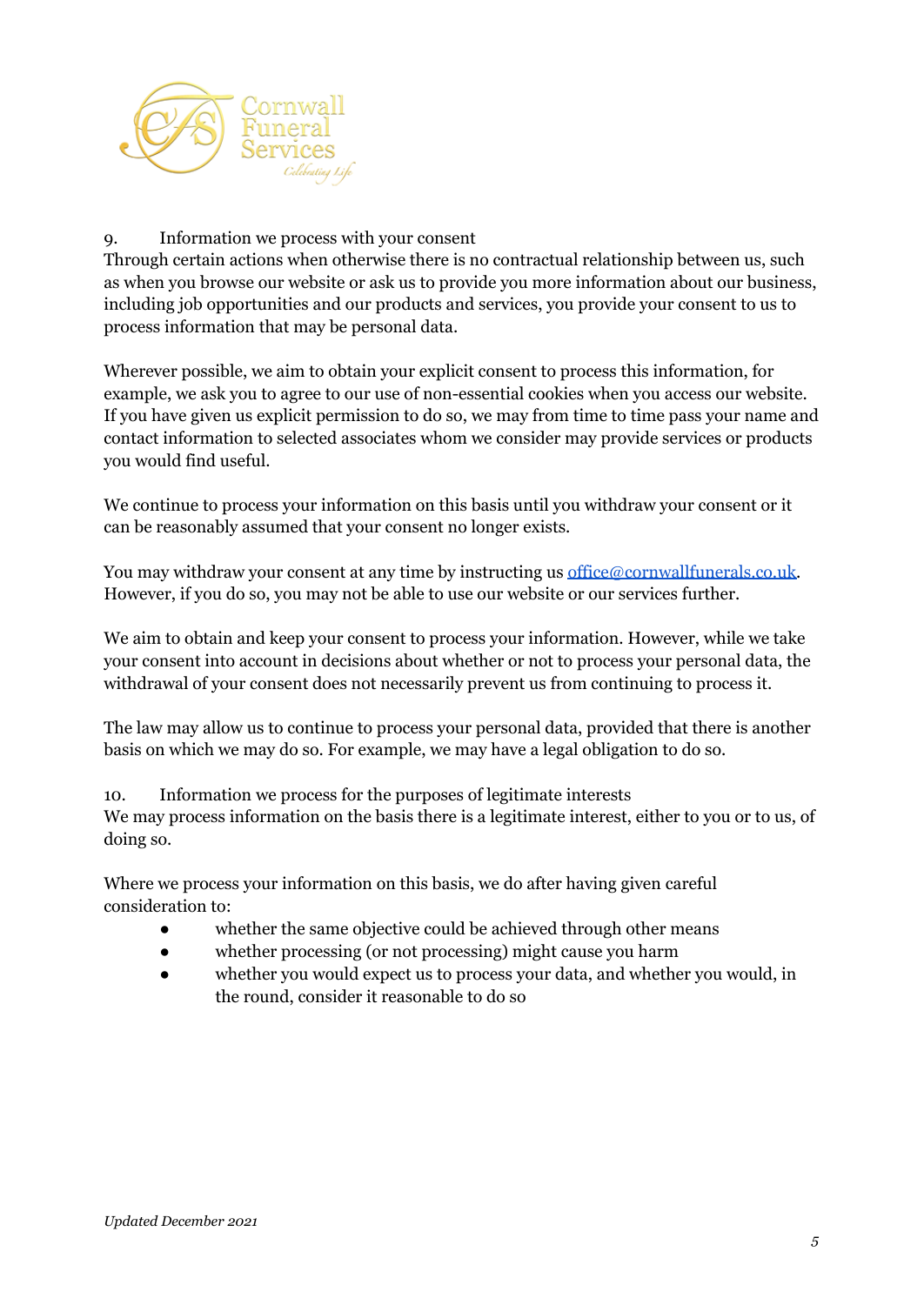

For example, we may process your data on this basis for the purposes of:

- improving our services
- record-keeping for the proper and necessary administration of our business
- responding to unsolicited communication from you to which we believe you would expect a response
- preventing fraudulent use of our services
- exercising our legal rights, including to detect and prevent fraud and to protect our intellectual property
- insuring against or obtaining professional advice that is required to manage business risk
- protecting your interests where we believe we have a duty to do so

11. Information we process because we have a legal obligation Sometimes, we must process your information in order to comply with a statutory obligation.

For example, we may be required to give information to legal authorities if they so request or if they have the proper authorisation such as a search warrant or court order.

This may include your personal data.

12. Information we process to protect vital interests

In situations where processing personal information is necessary to protect someone's life, where consent is unable to be given and where other lawful bases are not appropriate, we may process personal information on the basis of vital interests.

For example, we may inform relevant organisations if we have a safeguarding concern about a vulnerable person.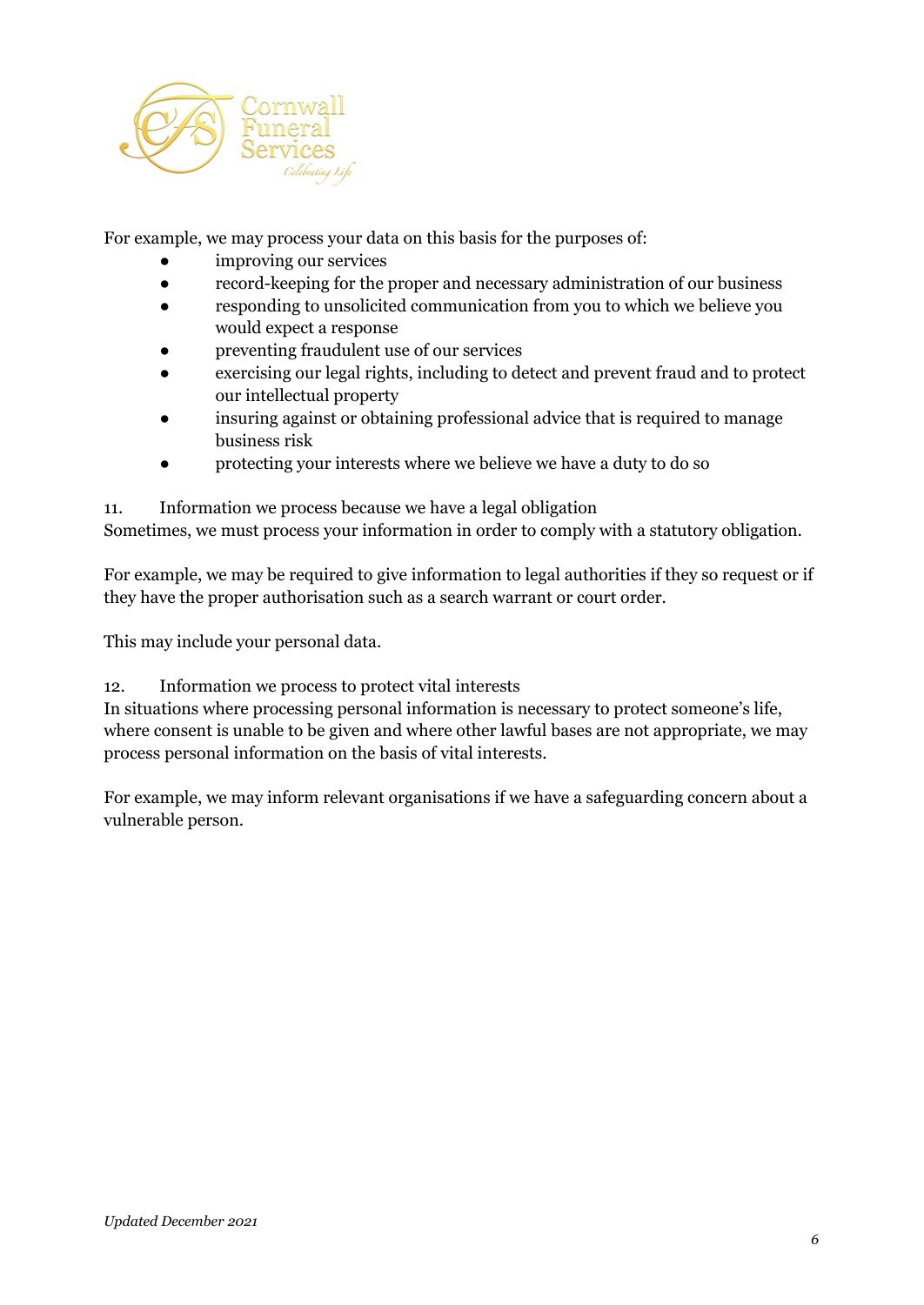

## **How and when we process your personal data**

13. Your personal data is not shared

We do not share or disclose to a third party any information collected through our website.

14. Information you provide

Our website allows you to post information with a view to that information being read, copied, downloaded, or used by other people.

For example, when you leave a review or post a message on our website, we reasonably assume that you consent for the message to be seen by others. We may include your username with your message, and your message may contain information that is personal data.

Other examples include:

- tagging an image
- clicking on an icon next to another visitor's message to convey your agreement, disagreement or thanks

In posting personal data, it is up to you to satisfy yourself about the privacy level of every person who might use it.

We do not specifically use this information except to allow it to be displayed or shared. We do store it, and we reserve a right to use it in the future in any way we decide.

We may provide you with a public profile page, the information on which may be indexed by search engines or used by third parties. The information you provide on that profile page may be made available to the public.

Once your information enters the public domain, we have no control over what any individual third party may do with it. We accept no responsibility for their actions at any time.

Provided your request is reasonable and there is no legal basis for us to retain it, then at our discretion we may agree to your request to delete personal data that you have posted. You can make a request by contacting us at [office@cornwallfuneralservices.co.uk](mailto:office@cornwallfuneralservices.co.uk).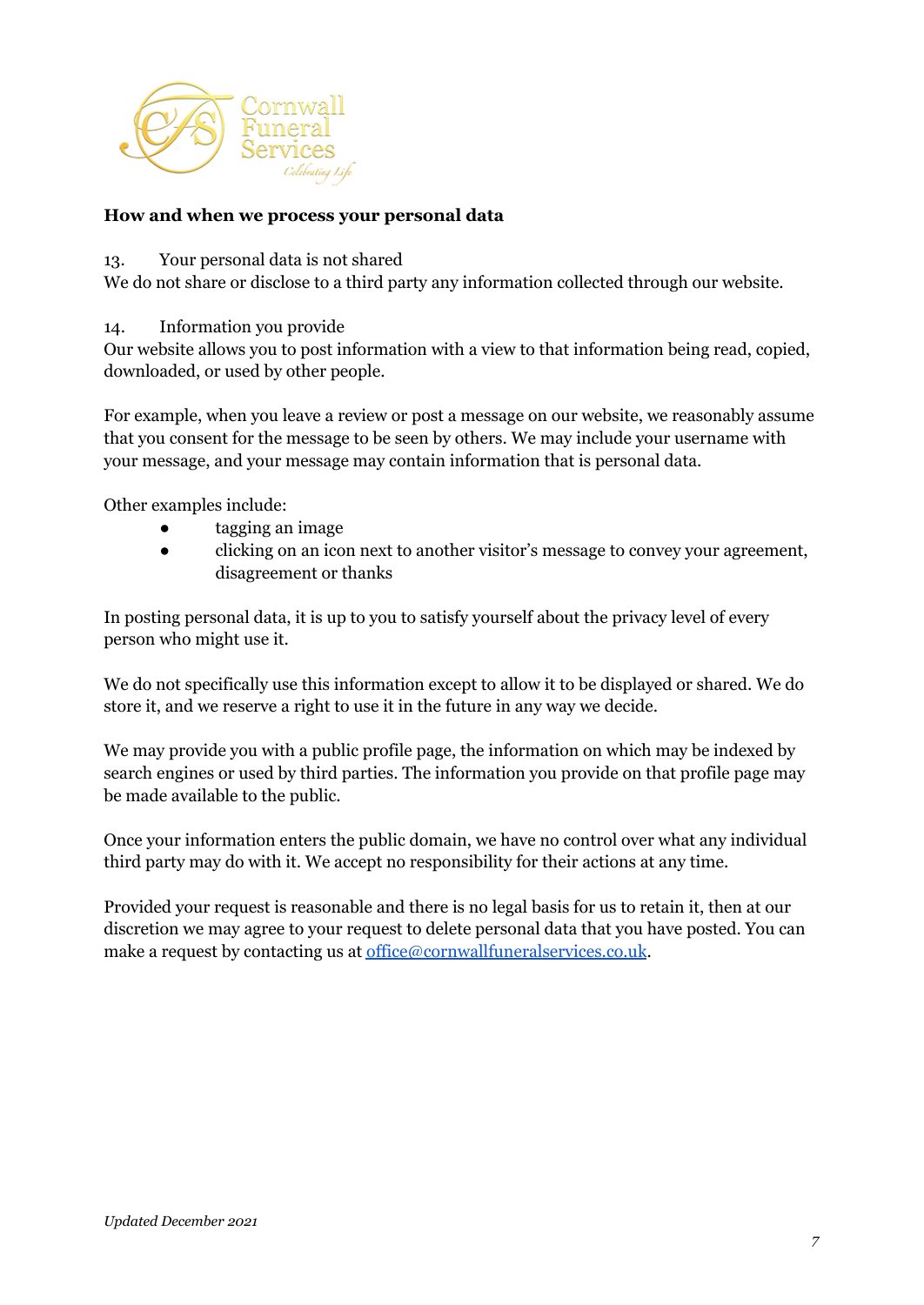

## 15. Payment information

We store information about your debit or credit card or other means of payment when you first provide it to us.

We store this payment information at your request in order to make repeat purchasing of goods and services easier next time you use our services. We also store it to help us prevent fraud.

We take the following measures to protect your payment information:

- We keep your payment information encrypted on our servers.
- We do not keep all your payment information so as:
	- a) to prevent the possibility of our duplicating a transaction without a new instruction from you;
	- b) to prevent any other third party from carrying out a transaction without your consent
- Access to your payment information is restricted to authorised staff only.
- If we ask you questions about your payment information, we only show partial detail, so that you can identify the means of payment to which we refer.

We automatically delete your payment information when a credit or debit card expires.

#### 16. Job application and employment

If you send us information in connection with a job application, we may keep it for up to three years in case we decide to contact you at a later date.

If we employ you, we collect information about you and your work from time to time throughout the period of your employment. This information will be used only for purposes directly relevant to your employment.

After your employment has ended, we will keep your file for six years before destroying or deleting it.

## 17. Information obtained from third parties

Although we do not disclose your personal data to any third party (except as set out in this notice), we sometimes receive data that is indirectly made up from your personal data from third parties whose services we use.

No such information is personally identifiable to you.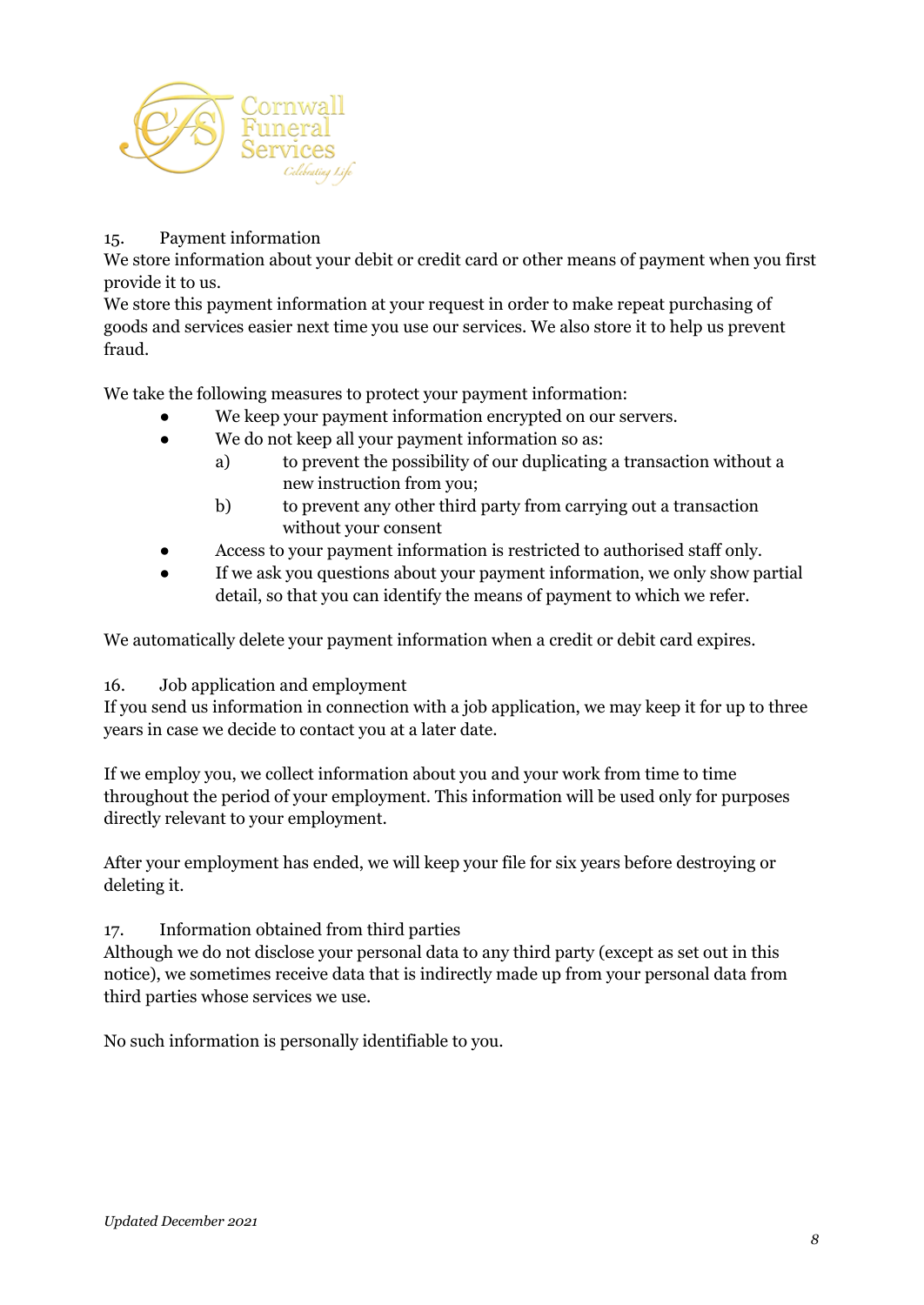

## 18. Third party advertising on our website

Third parties may advertise on our website. In doing so, those parties, their agents or other companies working for them may use technology that automatically collects information about you when their advertisement is displayed on our website.

They may also use other technology such as cookies or JavaScript to personalise the content of, and to measure the performance of their adverts.

We do not have control over these technologies or the data that these parties obtain.

Accordingly, this privacy notice does not cover the information practises of these third parties.

## 19. Credit reference

To assist in combating fraud, we share information with credit reference agencies, so far as it relates to clients or customers who instruct their credit card issuer to cancel payment to us without having first provided an acceptable reason to us and given us the opportunity to refund their money.

## 20. Service providers and business partners

We may share your personal data with businesses that provide services to us, or with business partners.

As examples:

- we may pass your payment information to our payment service provider to take payments from you
- we may use fraud prevention agencies and credit reference agencies to verify your identity and we may pass your information to those agencies if we strongly suspect fraud on our website
- we may pass your contact information to advertising agencies to use to promote our services to you

## 21. Referral partners

This is information given to us by you in your capacity as an affiliate of us or as a referral partner.

It allows us to recognise visitors that you have referred to us, and to credit to you commission due for such referrals. It also includes information that allows us to transfer commission to you. The information is not used for any other purpose.

We undertake to preserve the confidentiality of the information and of the terms of our relationship.

We expect any affiliate or partner to agree to reciprocate this policy.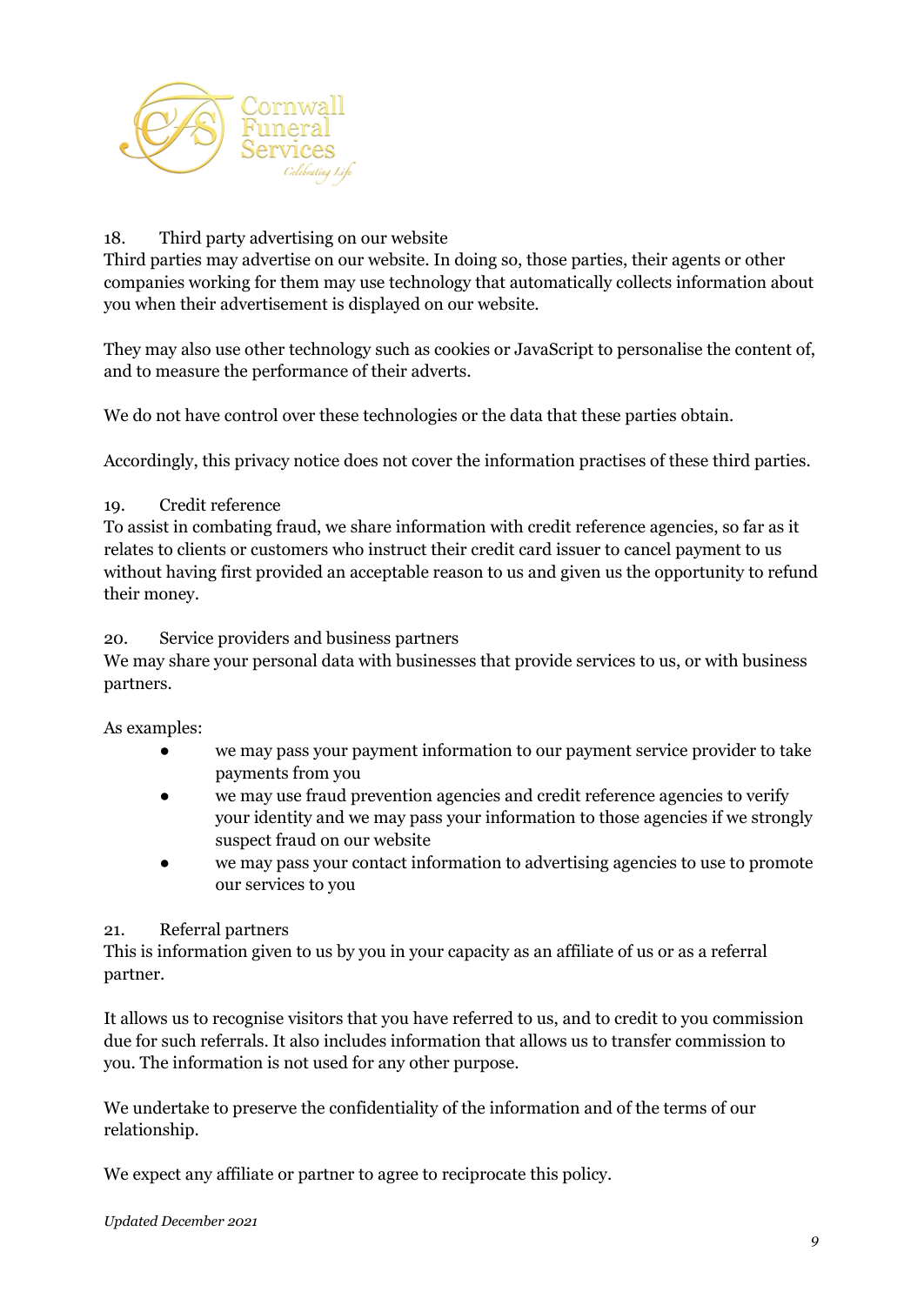

## **Use of information we collect through automated systems**

#### 22. Cookies

Cookies are small text files that are placed on your computer's hard drive by your web browser when you visit a website that uses them. They allow information gathered on one web page to be stored until it is needed for use at a later date.

They are commonly used to provide you with a personalised experience while you browse a website, for example, allowing your preferences to be remembered.

They can also provide core functionality such as security, network management, and accessibility; record how you interact with the website so that the owner can understand how to improve the experience of other visitors; and serve you advertisements that are relevant to your browsing history.

Some cookies may last for a defined period of time, such as one visit (known as a session), one day or until you close your browser. Others last indefinitely until you delete them.

Your web browser should allow you to delete any cookie you choose. It should also allow you to prevent or limit their use. Your web browser may support a plug-in or add-on that helps you manage which cookies you wish to allow to operate.

The law requires you to give explicit consent for use of any cookies that are not strictly necessary for the operation of a website.

When you first visit our website, we ask you whether you wish us to use cookies. If you choose not to accept them, we shall not use them for your visit except to record that you have not consented to their use for any other purpose.

If you choose not to use cookies or you prevent their use through your browser settings, you may not be able to use all the functionality of our website.

We use cookies in the following ways:

- to track how you use our website
- to record whether you have seen specific messages we display on our website
- to record your answers to surveys and questionnaires on our site while you complete them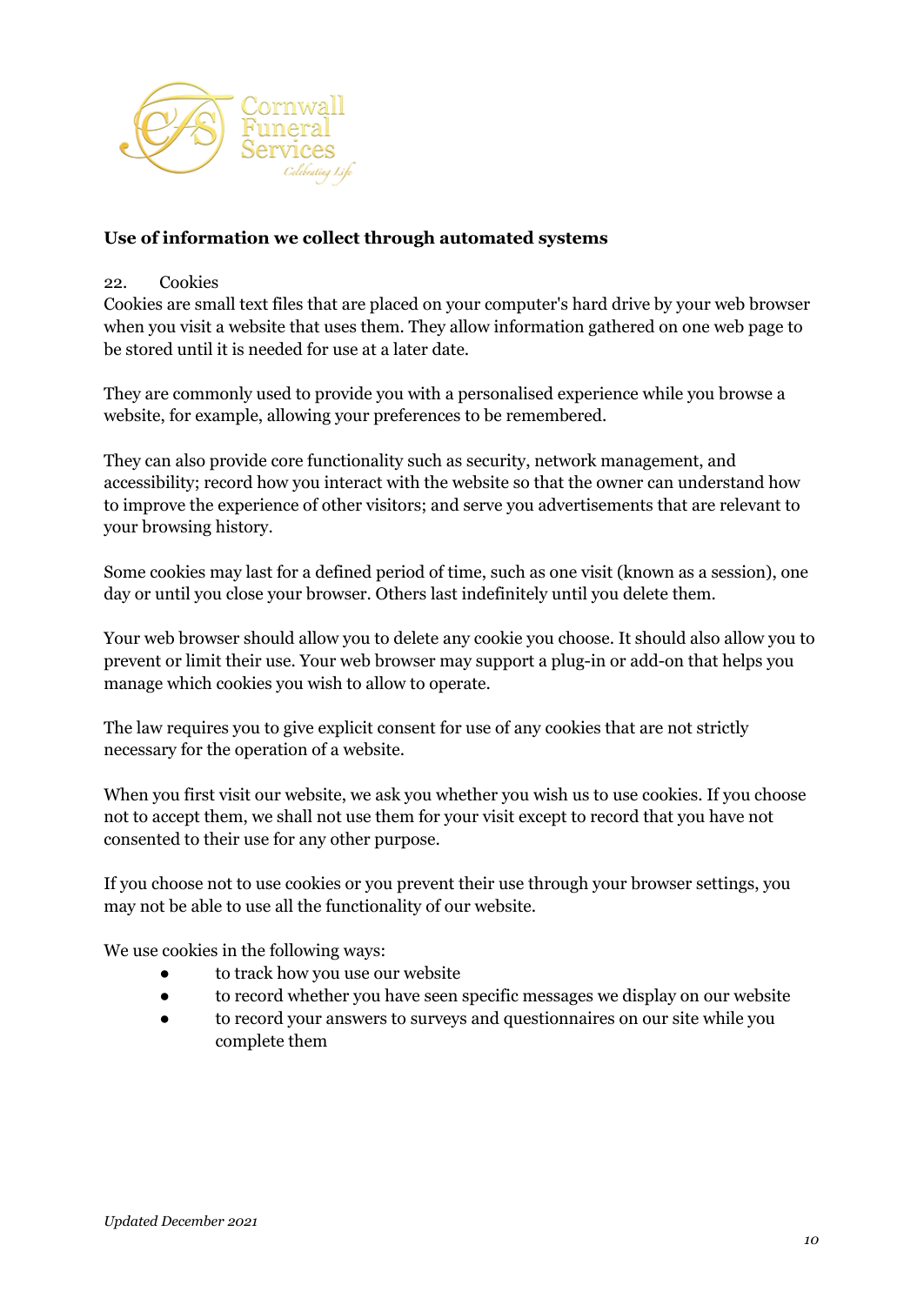

#### 23. Personal identifiers from your browsing activity

Requests by your web browser to our servers for web pages and other content on our website are recorded.

We record information such as your geographical location, your Internet service provider and your IP address. We also record information about the software you are using to browse our website, such as the type of computer or device and the screen resolution.

We use this information in aggregate to assess the popularity of the webpages on our website and how we perform in providing content to you.

If combined with other information we know about you from previous visits, the data possibly could be used to identify you personally, even if you are not signed in to our website.

## **Other matters**

#### 24. Your rights

The law requires us to tell you about your rights and our obligations to you in regard to the processing and control of your personal data.

We do this now, by requesting that you read the information provided at <http://www.knowyourprivacyrights.org>

25. Use of our services by children

We do not sell products or provide services for purchase by children, nor do we market to children.

If you are under 18, you may use our website only with consent from a parent or guardian.

We collect data about all users of and visitors to our website regardless of age, and we anticipate that some of those users and visitors will be children.

26. Encryption of data sent between us

We use Secure Sockets Layer (SSL) certificates to verify our identity to your browser and to encrypt any data you give us.

Whenever information is transferred between us, you can check that it is done so using SSL by looking for a closed padlock symbol or other trust mark in your browser's URL bar or toolbar.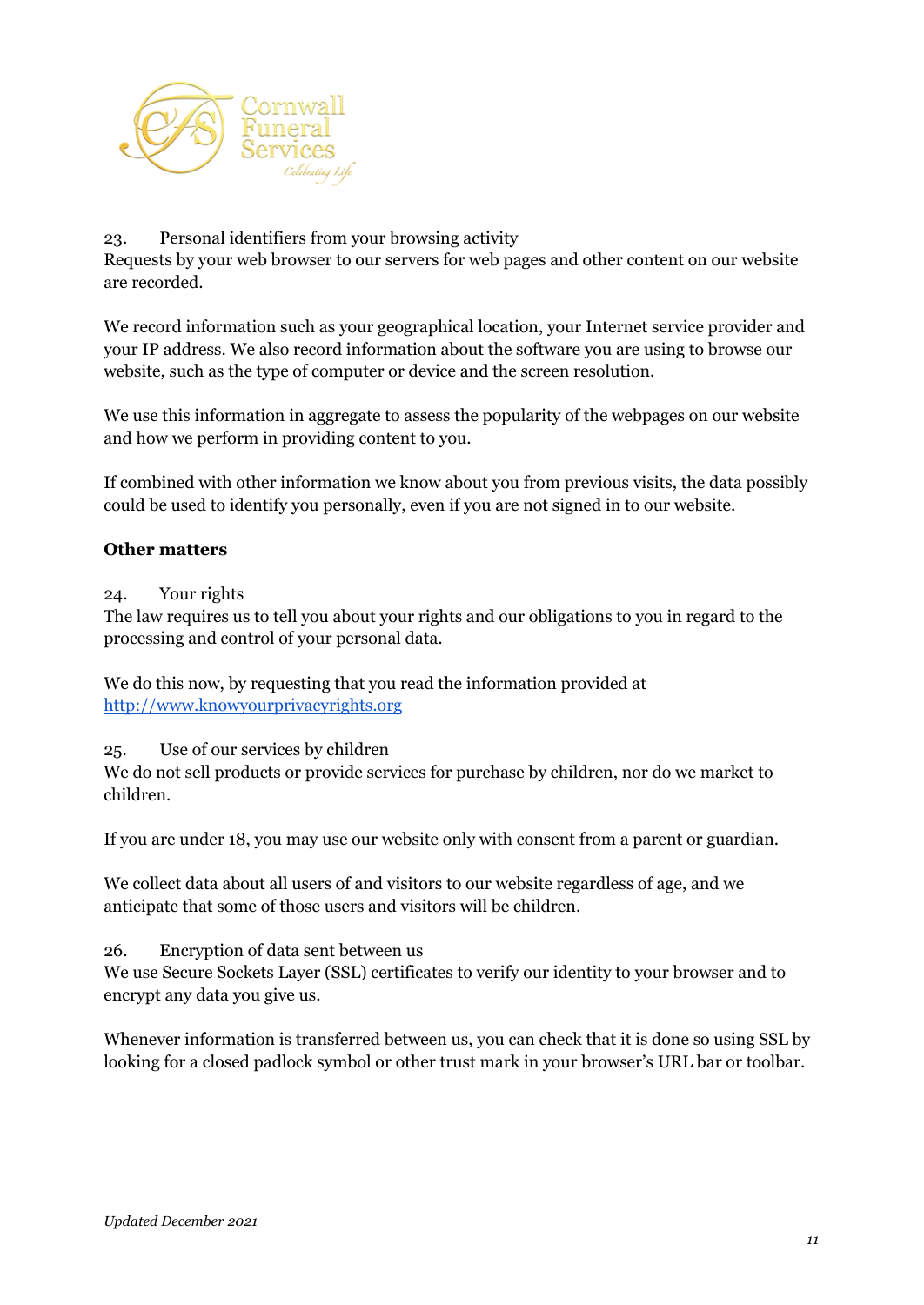

27. Delivery of services using third party communication software With your consent, we may communicate using software provided by a third party such as Facebook (WhatsApp), Apple (Facetime), Microsoft (Skype) or Zoom Video Communications (Zoom).

Such methods of communication should secure your personal data using encryption and other technologies. The providers of such software should comply with all applicable privacy laws, rules, and regulations, including the GDPR.

If you have any concerns about using a particular software for communication, please tell us.

28. Data may be processed outside the UK Our websites are hosted in the UK.

We may also use outsourced services in countries outside the UK from time to time in other aspects of our business.

Accordingly data obtained within the UK or any other country could be processed outside the UK.

We use the following safeguards with respect to data transferred outside the UK:

- the processor is within the same corporate group as our business or organisation and abides by the same binding corporate rules regarding data processing.
- the data protection clauses in our contracts with data processors include transfer clauses written by or approved by a supervisory authority.
- we comply with a code of conduct approved by a supervisory authority.
- we are certified under an approved certification mechanism as provided for in the Act.
- both our organisation and the processor are public authorities between whom there is either a legally binding agreement or administrative arrangements approved by a supervisory authority relating to protection of your information.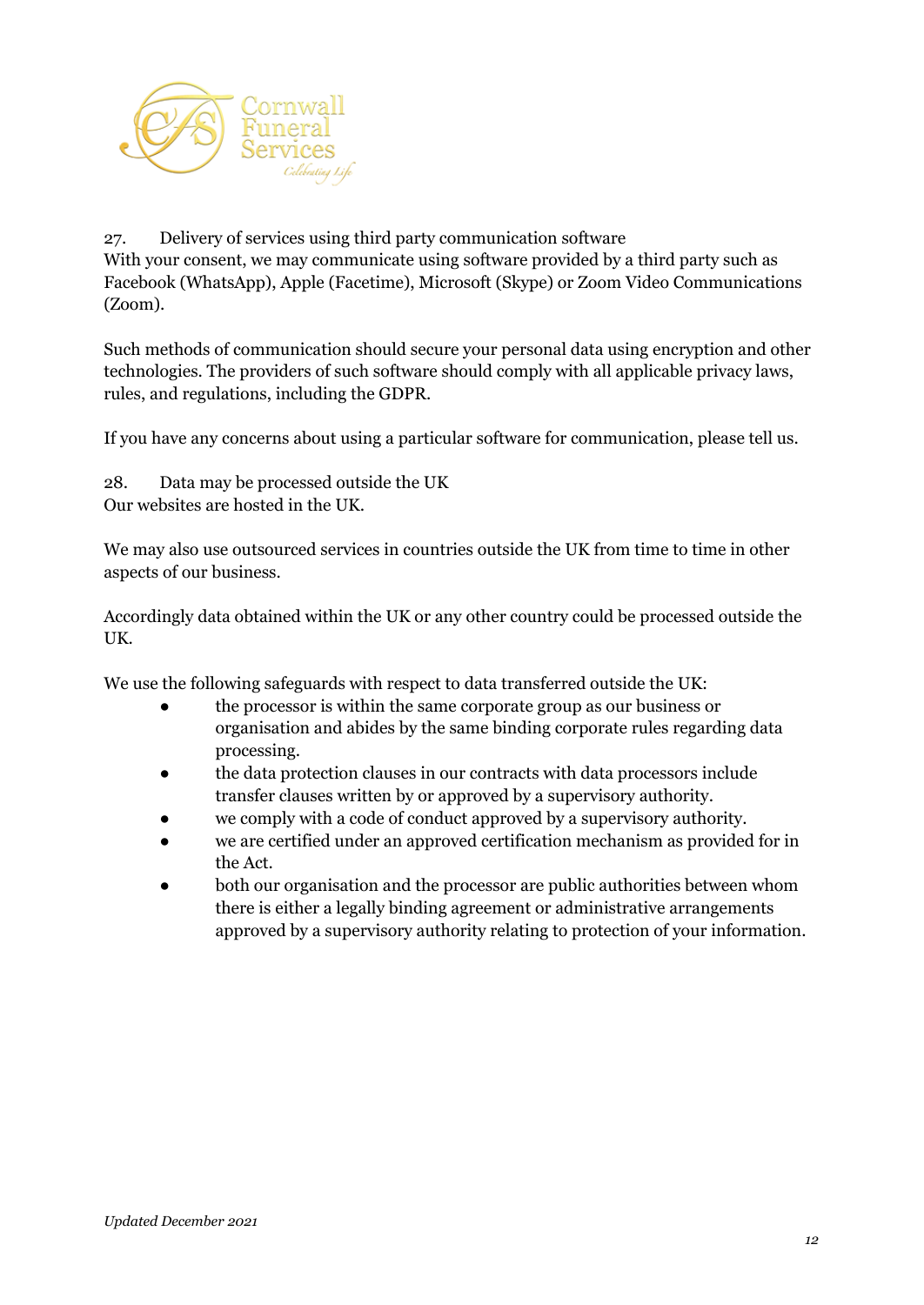

#### **Controls, communication and complaints**

1. Control over your own information

It is important that the personal data we hold about you is accurate and up to date. Please inform us if your personal data changes.

At any time, you may contact us to request that we provide you with the personal data we hold about you.

At any time you may review or update personally identifiable information that we hold about you, by signing in to your account on our website.

To obtain a copy of any information that is not provided on our website you should contact us to make that request.

When we receive any request to access, edit or delete personal data we first take reasonable steps to verify your identity before granting you access or otherwise taking any action. This is important to safeguard your information.

Please be aware that we are not obliged by law to provide you with all personal data we hold about you, and that if we do provide you with information, the law allows us to charge for such provision if doing so incurs costs for us. After receiving your request, we will tell you when we expect to provide you with the information, and whether we require any fee for providing it to you.

If you wish us to remove personally identifiable information from our website, you should contact us to make your request.

This may limit the service we can provide to you.

We remind you that we are not obliged by law to delete your personal data or to stop processing it simply because you do not consent to us doing so. While having your consent is an important consideration as to whether to process it, if there is another legitimate basis on which we may process it, we may do so on that basis.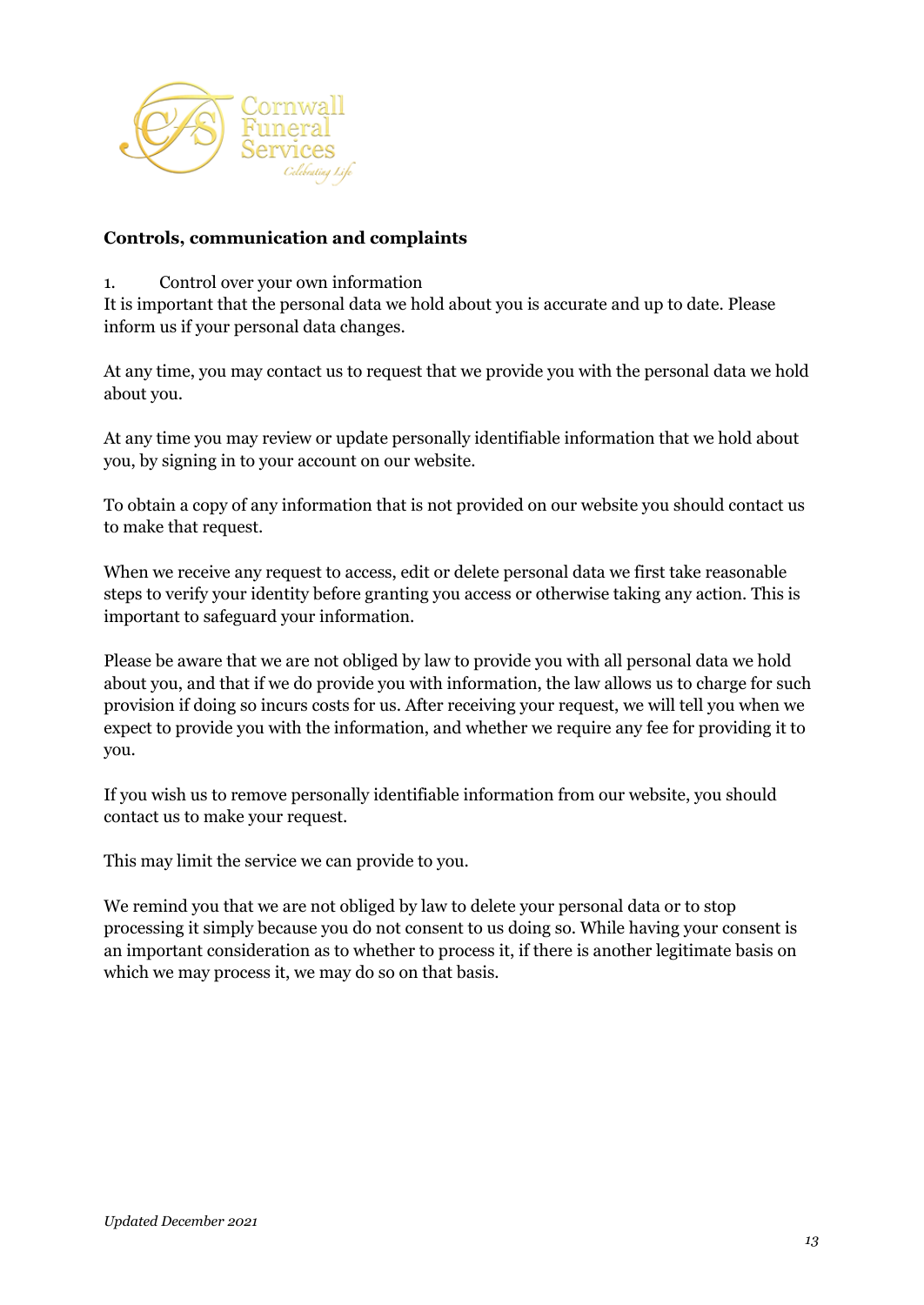

#### 2. Communicating with us

When you contact us, whether by telephone, through our website or by email, we collect the data you have given to us in order to reply with the information you need.

We record your request and our reply in order to increase the efficiency of our business.

We may keep personally identifiable information associated with your message, such as your name and email address so as to be able to track our communications with you to provide a high quality service.

## 3. Complaining

If you are not happy with our privacy policy, or if you have any complaint, then you should tell us.

When we receive a complaint, we record the information you have given to us on the basis of consent. We use that information to resolve your complaint.

We aim to investigate all complaints relating to user generated content. However, we may not be able to do so as soon as a complaint is made. If we feel that it is justified or if we believe that the law requires us to do so, we shall remove the content while doing so.

Making a complaint may not result in the removal of the content. Ultimately, we have to make a judgement as to whose right will be obstructed: yours, or that of the person who posted the content that offends you.

If we think your complaint is vexatious or without any basis, we shall not correspond with you about it.

If your complaint reasonably requires us to notify some other person, we may decide to give to that other person some of the information contained in your complaint. We do this as infrequently as possible, but it is a matter for our sole discretion whether we do give information, and if we do, what that information is.

We may also compile statistics showing information obtained from this source to assess the level of service we provide, but not in a way that could identify you or any other person.

If a dispute is not settled then we hope you will agree to attempt to resolve it by engaging in good faith with us in a process of mediation or arbitration.

If you are in any way dissatisfied about how we process your personal data, you have a right to lodge a complaint with the Information Commissioner's Office (ICO). This can be done at [https://ico.org.uk/make-a-complaint/.](https://ico.org.uk/make-a-complaint/) We would, however, appreciate the opportunity to talk to you about your concern before you approach the ICO.